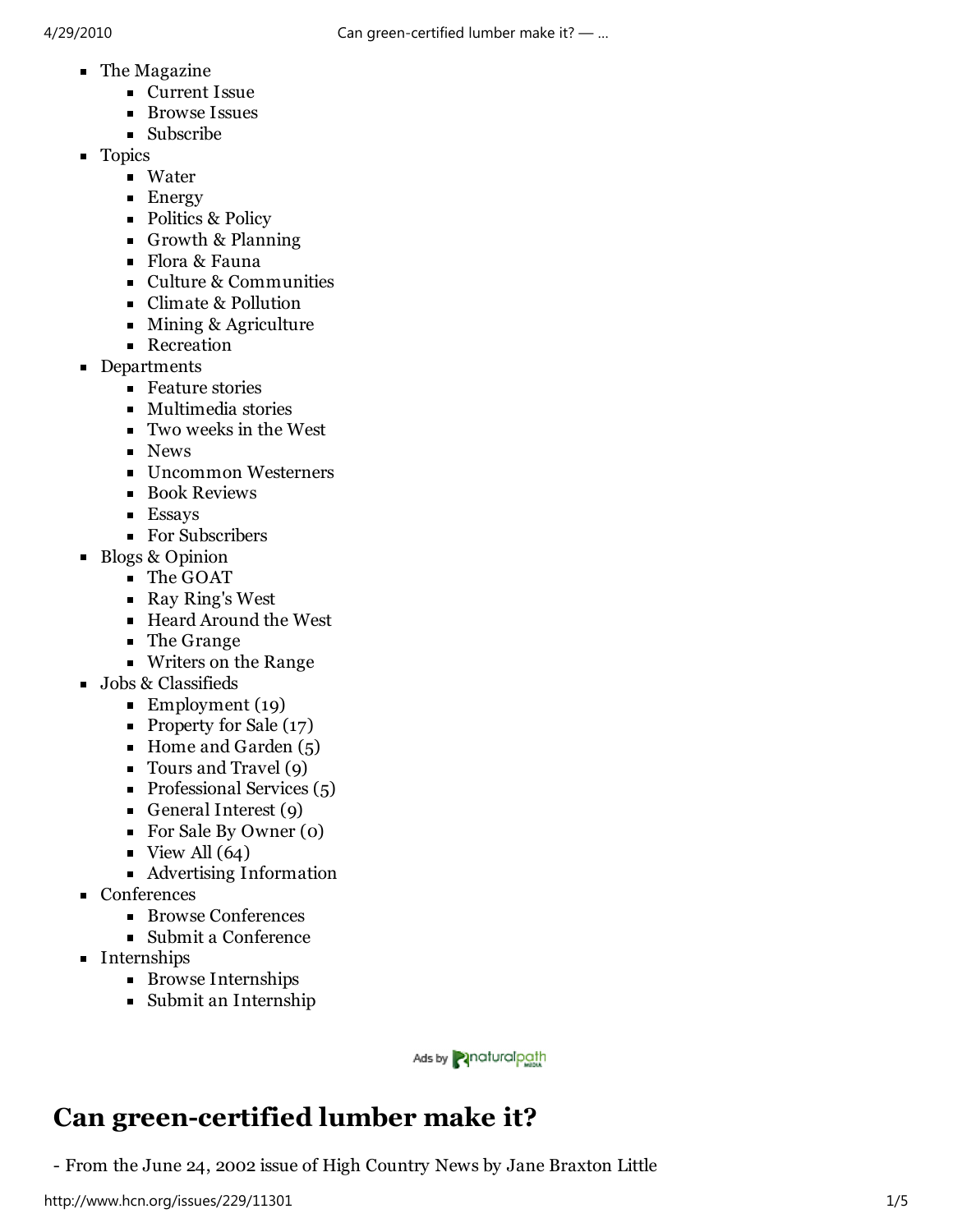4/29/2010 Can green-certified lumber make it? — …



**GREEN MARKET ADVOCATE: A Collins** Pine forester looks at trees in a mixed-species, uneven-aged stand in California (Jane Braxton Little photo)

### **Some foresters say environmental management doesn't reap extra profit**

BRANSCOMB, Calif. - Art Harwood spent several million dollars and many months in the mid-1990s to certify his sawmill for producing "green" lumber from responsibly managed forests of redwood and Douglas-fir. It was an investment he believed would yield financial returns later.

"Later's come, but the returns haven't," Harwood says now.

He's one of many sawmill and forest owners across the country who are wondering when they will reap economic advantage from opening their woods, mills and pocketbooks to the systems of forest certification (HCN, 5/8/2000: After the fall). So far, most have not earned higher prices for their products.

"It's done nothing but cost us money," says the president of Harwood Products, which employs about 270 people, turning out 130 million board-feet of lumber per year, in the coastal hills north of San Francisco. "I suppose someday there may be some economic benefits, but I don't know that."

Despite the dearth of direct financial returns, forest certification is booming. Since 1993, when the Forest Stewardship Council began promoting responsible forestry in the United States, 92 forests totaling nearly 9 million acres - and 452 sawmills have passed the program's rigorous standards.

Two groups, Scientific Certification Systems and SmartWood, use FSC standards to certify land management, and chain of custody practices once the logs reach the sawmill. The FSC-certified forests range from small plots in private ownership to Pennsylvania's 2.1 million acres of state forest.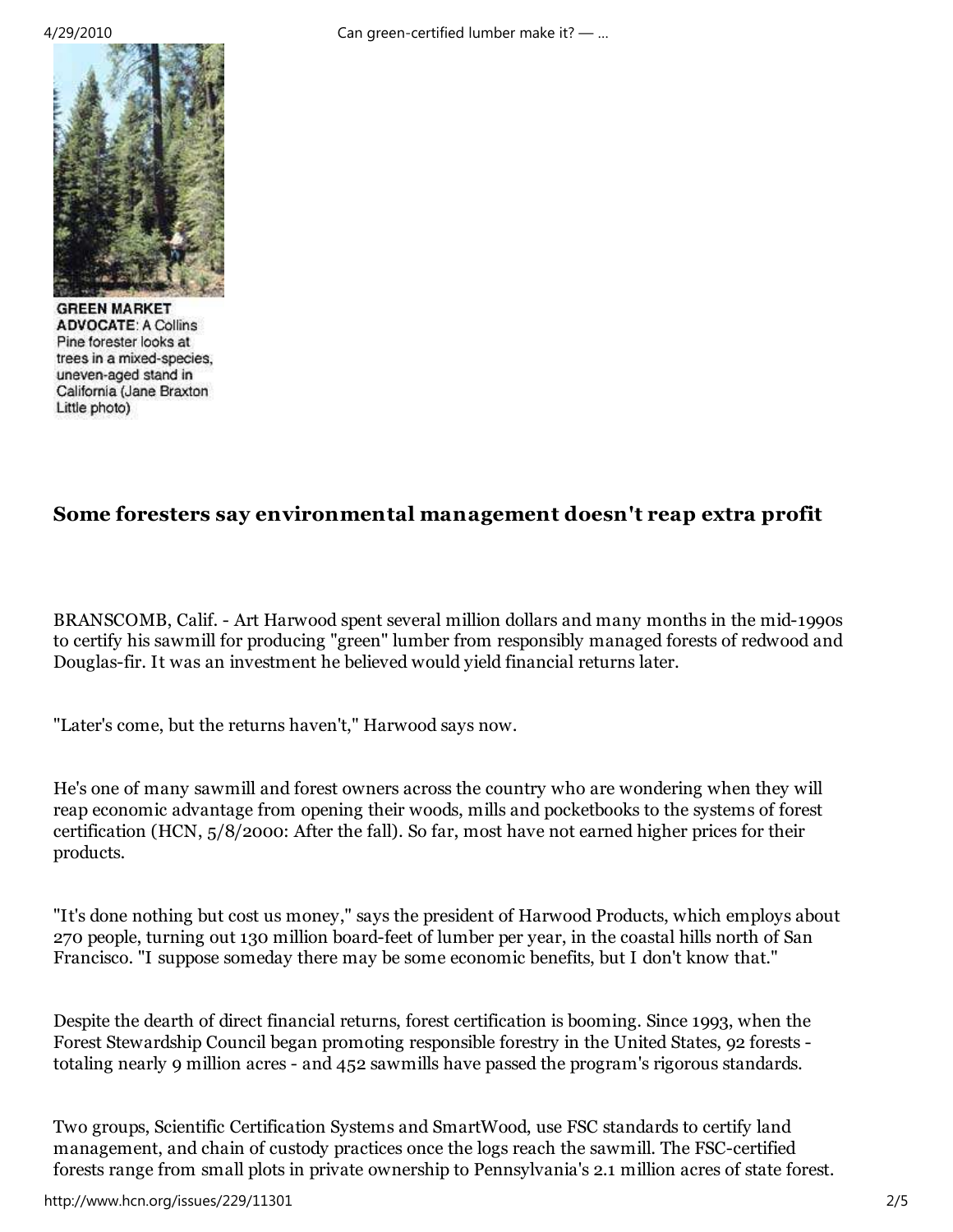To be FSC-certified, forest management must be "ecologically, socially and economically sustainable," says Ian Hanna at the Certified Forest Products Council office in Portland, Ore.

That means forest owners must pay for teams of experts to review their timber harvests, soil and water quality, make allowances for wildlife, biodiversity, and planning for sustained employment. Sawmill owners must pay for reviews of their practices and show they keep logs from certified forests separated from other logs.

A parallel certification system developed by the timber industry - the Sustainable Forestry Initiative, sponsored by the American Forest and Paper Association - has put its stamp of approval on at least 45 million acres in the United States. Although the industry standards are still not as high as those set by the FSC, they have toughened somewhat and they indicate certification has become a prerequisite to survival, says Richard Donovan, former director of SmartWood.

"We're not tilting at windmills anymore," Donovan says. "People are talking about it everywhere."

#### **Finding customers**

More than one-tenth of the 500 million acres of commercial forest land in the U.S. is now certified by one of the two leading systems. There has been progress gaining recognition in the marketplace, though only an estimated 2 to 5 percent of all wood products in the country is now FSC-certified, Hanna says.

Since 1999, when Home Depot, the country's largest wood products retailer, began giving preference to FSC-certified lumber, the number of certified companies supplying Home Depot has jumped to two dozen, says company spokesman John Simley.

Other major retailers giving preference to FSC-certified products include Lowe's, the second-largest home-improvement chain, and Andersen Corporation, the leading manufacturer of wooden windows and patio doors.

But the bottom line is that most sawmills report little difference between what they receive for certified and non-certified products, a washout that includes veneer, paneling and plywood. The retailers they sell to, as well as the consumers who are the end buyers, are rarely willing to pay more for the certified logo.

Home Depot displays the FSC logo on all wood products grown on sustainable forests, but does little more to distinguish them from the rest of the stock. And it does not charge more.

"If we're going to make this work, the price must be transparent to the consumer," Simley says.

Although the public supports the idea of sustainable forestry, people buying wood generally choose certified lumber only if it is the same price as non-certified stock, says Donovan, now chief of forestry http://www.hcn.org/issues/229/11301 3/5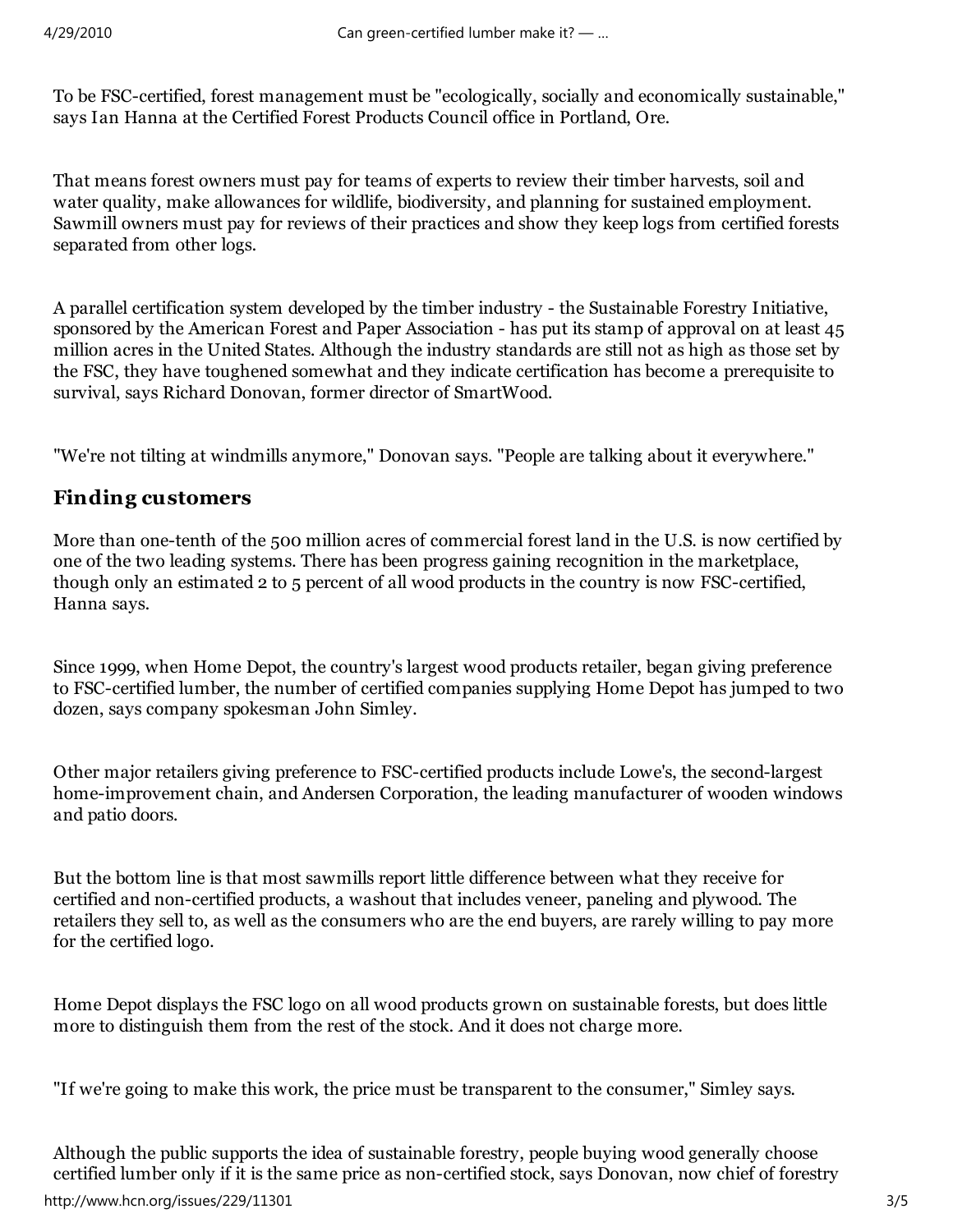4/29/2010 Can green-certified lumber make it? — …

for Rainforest Alliance, an international nonprofit. In this sense, he admits, "Our message to consumers hasn't gotten through yet."

## **Green buildings offer hope**

Most of the country's certified lumber is invisible, sold with no acknowledgment of the special efforts that went into it.

With few economic benefits to show for conscientious forest management - and the additional expenses to maintain it - Donovan and other leaders of the certification effort worry that forest and sawmill owners will drop out.

But it's a mistake to think of certification only in economic terms, says Robert Hrubes, senior vice president of Oakland, Calif.-based Scientific Certification Systems. He re-emphasizes the goals of protecting ecosystems and reducing the use of clear-cutting and pesticides.

And there can be subtle economic benefits. Forest and sawmill owners who get certified are gaining an edge on their competitors, which shows in Home Depot's preference. Harwood, too, sees that advantage: "I see certification as market share, and market share is king," he says.

An Oregon-based company, Collins Pine Co., is betting \$25 million on the green market share. Collins Pine is replacing a 59-year-old sawmill with a new one on the strength of the company's 94,000-acre Almanor tract in northeastern California - the first forest to be certified in North America.

Acclaim for its forest management has helped Collins Pine survive the toughest lumber market in decades, says Wade Mosby, a vice president at company headquarters in Portland.

Home Depot, which has been selling certified CollinsWood for several years, would never have dealt with the relatively small timber company without certification, Mosby says. "We get preference because of certification. It is our survival for the long run."

Another ray of hope comes in the trend of governments, universities and other large institutions willing to pay for so-called "green buildings" - which are designed from the ground up to be friendly to the environment. Already city governments in Seattle, Portland, Los Angeles and Berkeley, Boston, Atlanta, and Austin, Texas, are budgeting for green buildings, says Hanna of the Certified Forest Products Council.

"We're at a point of change," Hanna says, and soon there will be a noticeable increase in the number of customers willing to pay more for certified forest products. Those businesses that are already certified will be positioned to ride an upswing of demand and price.

That's what Harwood hopes for. Meanwhile, he takes satisfaction in knowing that with his FSC certification, he is contributing to improved forest ecosystems. "I feel strongly that the Earth's forests http://www.hcn.org/issues/229/11301 4/5